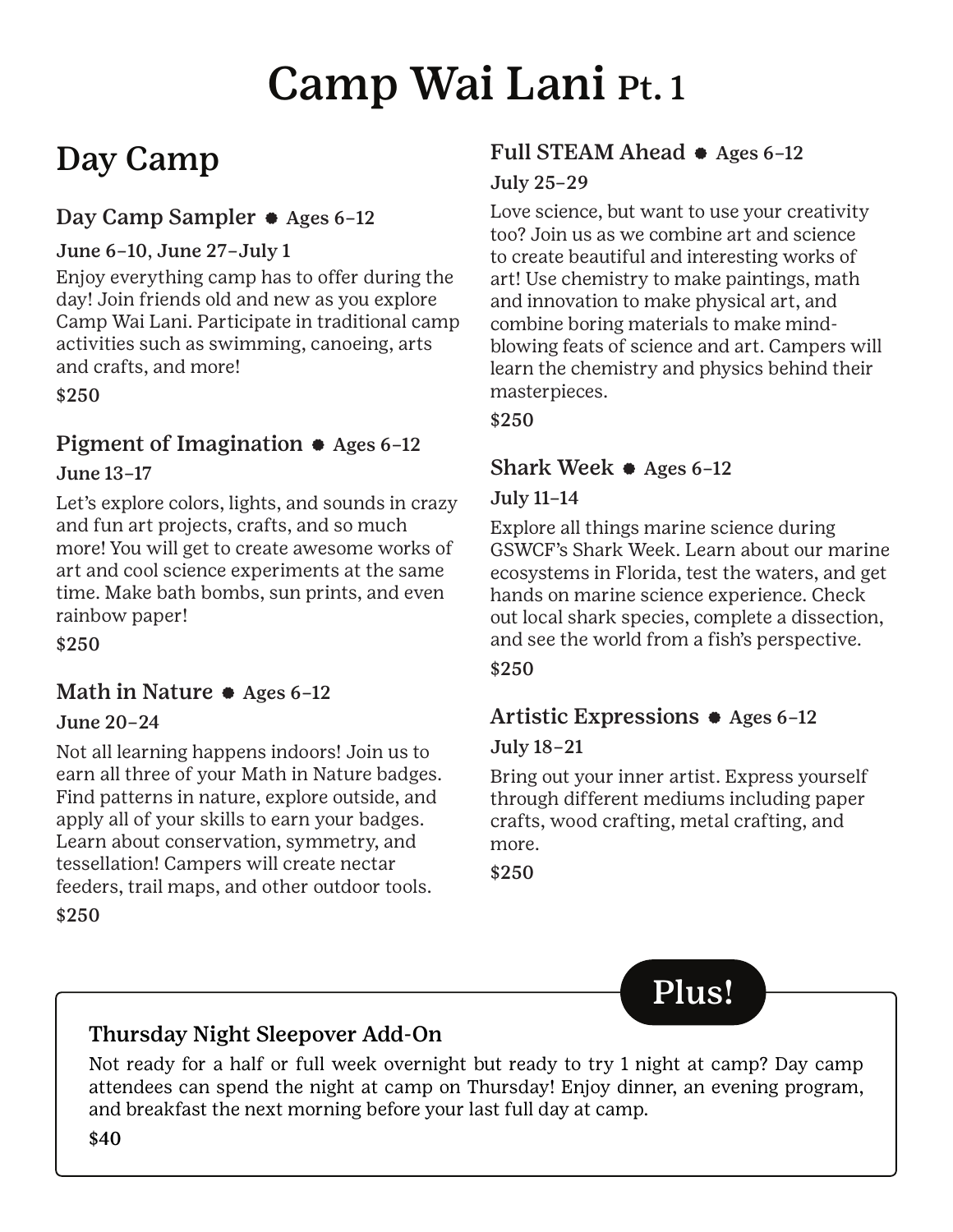# Camp Wai Lani Pt. 2

## Half Week Overnight

### Slumber Party at Camp  $\bullet$  Ages 6-8

June 12–15, July 17–20, July 24–27

Come join friends, old and new, as you discover what camp has to offer! Stay up playing games, take a swim in the pool, and try your hand at other camp activities. This session is a great start for those ready to try overnight camp.

\$340

#### Camp-o-Rama  $\bullet$  Ages 9-11

#### June 19–22, June 26–29, July 10–13

Join other campers from around the area to explore camp and participate in everything it has to offer. Shoot archery, take a hike, create crafts, and have fun with friends, old and new!

#### \$340



## Full Week Overnight

### SumMermaids  $\bullet$  Ages 7-9

#### June 12–18, July 10–16

Become a mermaid this summer by playing water games, swimming, and exploring the water by learning what lives in it. Campers will even make an art project to create their own tail! As a special treat, they'll sport their new tail in a special photo-op across camp.

\$500

#### Summer Camp Sampler ● Ages 7-9

June 5–11, June 19–25, June 26–July 2, July 24–30

Camp is for everyone! If you love all things camp, this session is for you. Participate in different activities throughout the week and have fun with your friends.

#### \$455

## Camp Try-it  $\bullet$  Ages 9-11

#### June 5–11, June 19–25, July 10–16, July 24–30

Join other campers from around the area to explore camp and participate in everything it has to offer. Shoot archery, take a hike, create crafts, and have fun with friends, old and new! You will even get to paddle around on the water in a canoe!

\$455

## Discover Camp  $\bullet$  Ages 11-14

#### June 12–18, June 26–July 2, July 17–23

Camp is a great place to try new things and enjoy tradition. In this action-packed session, you will take part in some of our most timehonored camp activities while creating your own afternoon schedule.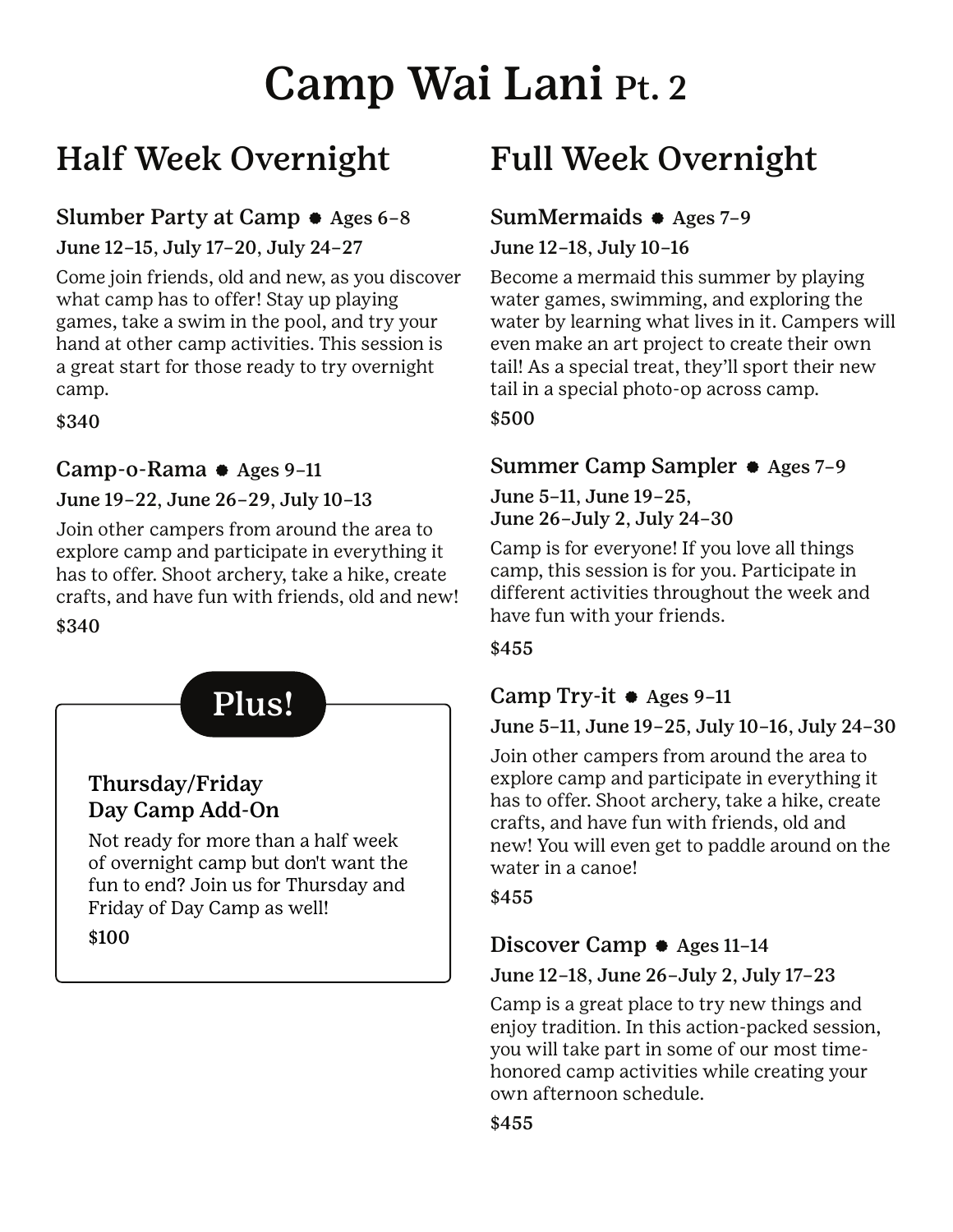# Camp Wai Lani Pt. 3

#### Night Owls e Ages 11–14

#### June 5–11, July 24–30

Hang out "after hours" at camp! You'll get to be a night owl staying up past the rest of camp's lights out for special nighttime activities like glow in the dark games & crafts, star gazing and more. Of course, you'll get to sleep in, too!

#### \$500

#### Glamping  $101 \bullet$  Ages  $11-14$

#### June 5–11, July 17–23

Discover the perfect balance between adventure and serenity during this relaxing week at camp. Work with other members of your group to design an experience chosen by you. From hanging out at the challenge tower to drifting lazily in the pool, you're sure to enjoy all that camp has to offer while practicing some healthy living habits.

\$500

#### Eco Camp  $\bullet$  Ages 11-14

#### June 19–25

Become one with nature while you experience camp in a new way. Observe, hypothesize, and develop experiments that expand your understanding of the environment including aquatics, forests, fish and wildlife habitats, the role of insects, weather, and climate. Camp includes a field trip for a local adventure in nature!

\$500

### Adulting Boot Camp  $\bullet$  Ages 14-17 June 12–18

In this camp, you will pick from a variety of sessions that help them develop the practical, real-world skills they'll need to be independent young women. Session options range from basic vehicle maintenance (everyone should know how to fix a flat!), planning and preparing healthy meals, managing a budget and learning how to cultivate good credit, resume and cover letter writing, interpersonal and professionalism skills, and more. They're already prepared for the outdoors; this camp will help them be prepared to adult.

\$500

## Camp Designer  $\bullet$  Ages 14-17

#### July 17–23

Camp can be a great place to hang out with friends and make amazing memories while participating in fun activities. During this session, you will create your own schedule doing what you love! Whether you try new things or stick to what you know, the choice is yours! This camp also includes a field trip that campers will plan when they arrive at camp!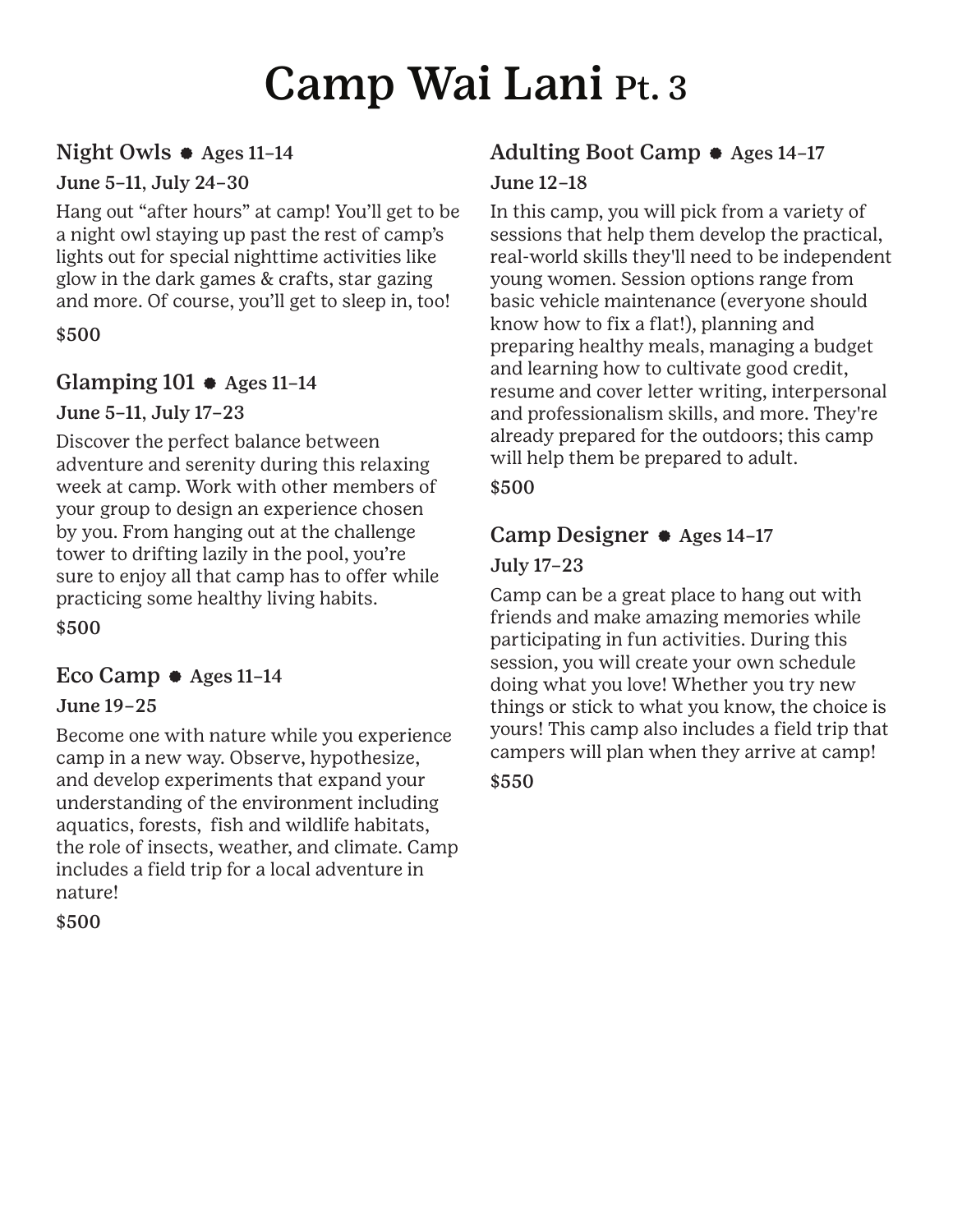# Camp Wildwood Pt. 1

## Half Week Overnight

## Slumber Party at Camp  $\bullet$  Ages 6-8

June 5–8, June 26–29, July 24–27

Come join friends, old and new, as you discover what camp has to offer! Stay up playing games, take a swim in the pool, and try your hand at other camp activities. This session is a great start for those ready to try overnight camp.

\$340

## Camp-o-Rama  $\bullet$  Ages 9-11

#### June 5–8, July 24–27

Join other campers from around the area to explore camp and participate in everything it has to offer. Shoot archery, take a hike, create crafts, and have fun with friends, old and new! \$340

## Full Week Overnight

## Summer Camp Sampler ● Ages 7-9

June 12–18, June 19–25, July 10–16, July 17–23

Camp is for everyone! If you love all things camp, this session is for you. Participate in different activities throughout the week and have fun with your friends.

#### \$455

#### Camp Try-it  $\bullet$  Ages 9-11

#### June 5–11, June 26–July 2

Join other campers from around the area to explore camp and participate in everything it has to offer. Shoot archery, take a hike, create crafts, and have fun with friends, old and new! You will even get to 'horse around' our equestrian center for an activity.

## Culinary Camp  $\bullet$  Ages 9-11

June 19–25, July 10–16

Learn the basic techniques of cooking. You will try new recipes from scratch – even making cheese! You will cook every day, sometimes even preparing some of your own meals! \$500

## Homestead Hangout  $\bullet$  Ages 9-11

#### July 24–30

Take it back to the 1800's! Experience the lifestyle of early settlers as you take part in activities like churning butter, preparing meals on an antique stove, and creating cornhusk dolls. You will even get to sleep out at Camp Wildwood's Homestead for a night or two during your week at camp!

#### \$500

## Eco Camp

June 12–18, July 17–23 e Ages 9–11

## June  $5-11$   $\bullet$  Ages  $11-14$

Become one with nature while you experience camp in a new way. Observe, hypothesize, and develop experiments that expand your understanding of the environment including aquatics, forests, fish and wildlife habitats, the role of insects, weather, and climate. Camp includes a field trip for a local nature adventure! \$500

## Glamping  $101 \bullet$  Ages  $11-14$

#### June 12–18, June 19–25

Discover the perfect balance between adventure and serenity during this relaxing week at camp. Work with other members of your group to design an experience chosen by you. From hanging out in hammocks to drifting lazily in the pool, you're sure to enjoy all that Camp Wildwood has to offer while practicing some healthy living habits.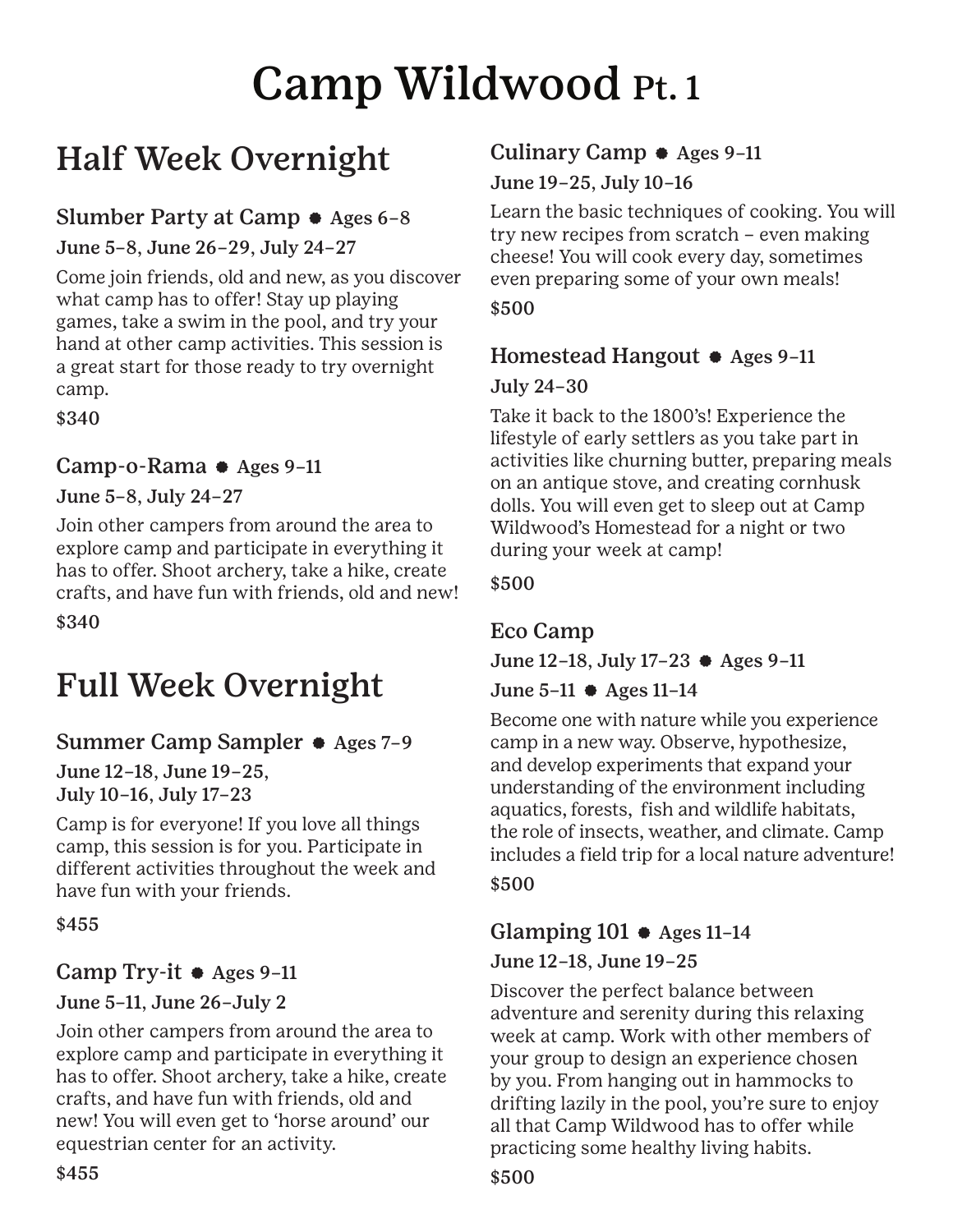# Camp Wildwood Pt. 2

#### Discover Camp  $\bullet$  Ages 11-14

#### June 26–July 2

Camp is a great place to try new things and enjoy tradition. In this action-packed session, you will take part in some of our most timehonored camp activities while creating your own afternoon schedule.

#### \$455

#### Night Owls  $\bullet$  Ages 11-14

#### July 17–23

Hang out "after hours" at Camp! You'll get to be a night owl staying up past the rest of camp's lights out for special nighttime activities like glow in the dark games & crafts, star gazing and more. Of course, you'll get to sleep in, too!

\$500

#### International Culinary Camp e Ages 11–14 July 24–30

Prepare and sample foods from around the world with your fellow campers. Each day you will learn about flavor profiles and traditional cooking methods!

#### \$500

#### Camp Designer  $\bullet$  Ages 14-17

#### June 5–11, July 10–16

Camp can be a great place to hang out with friends and make amazing memories while participating in fun activities. During this session, you will create your own schedule doing what you love! Whether you try new things or stick to what you know, the choice is yours! This camp also includes a field trip that campers will plan when they arrive at camp! \$550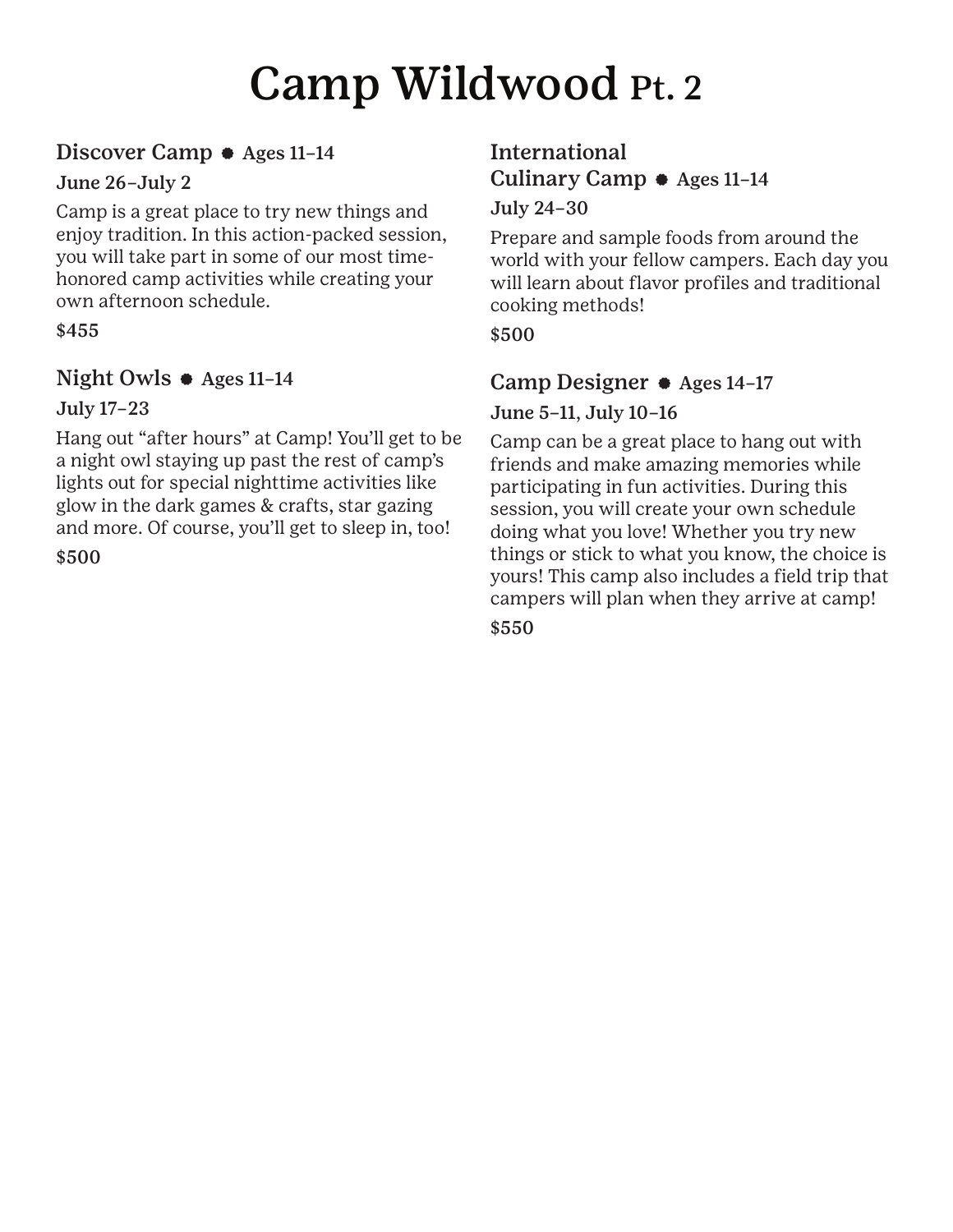# Equine Specialty Camps Pt. 1

## Has your camper... **The Contract of the Second Contract of the Viewbie"** level camps

...seen a horse?

**Yes No**

...ridden a horse?

**Yes No**

are for campers who have little to no experience with horses and riding. No experience necessary to enroll in these camps.

**"Beginner"** level camps are for campers who have some experience in riding, but they are still just starting out in learning to ride. Campers should be able to steer a horse at a walking pace without aid and are not nervous around horses.

**"Rookie"** level camps are for campers with more experience with horses and riding. They should know who to groom their horse and ready them for the ride, including saddling and tacking. Campers should be confident at steering at a walking pace, stopping their horse, and beginning to learn to steer at a trotting pace.

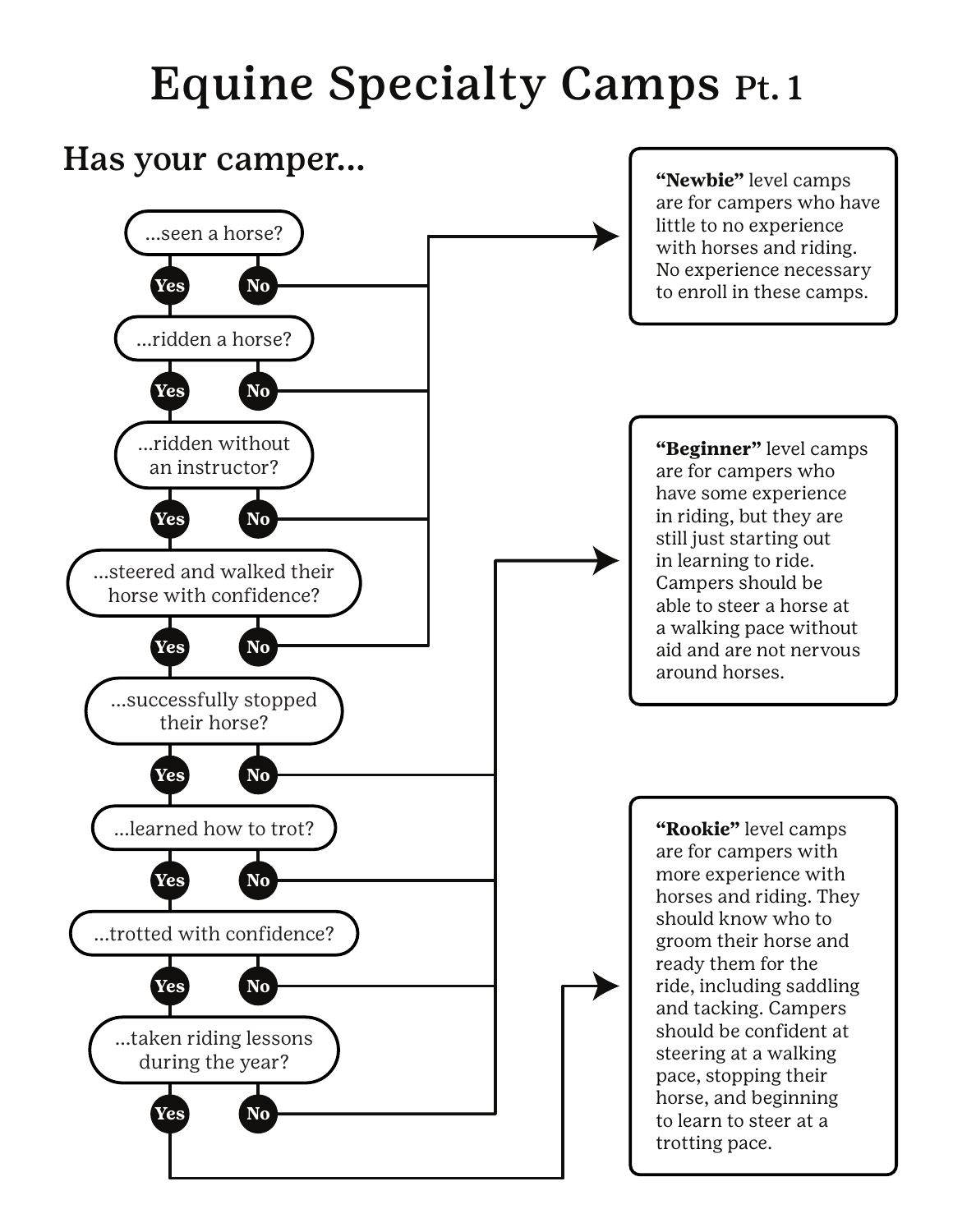# Equine Specialty Camps Pt. 2

## Newbie

### Pony Party  $\bullet$  Ages 6-9

#### Half Week: June 12–15, July 10–13

Not quite ready for a whole week in the saddle? This half-week camp is perfect for you! Get to know the Wildwood horses and learn about grooming, saddling, and riding basics during staff-led rides—all while having a blast!

\$415

#### Pony Tails  $\bullet$  Ages 7-9

#### Full Week: June 5–11, June 26–July 2

Join us for a taste of Camp Wildwood's Horse Program! This introductory week is perfectly sized for our younger campers who are new to horses and their care. Interact with our horses in barn and arena lessons.

\$610

#### Sea Horses  $\bullet$  Ages 7-9

#### Full Week: July 17–23

Want to learn about horses? New to the barn scene? Come join our fine furry friends and get an introduction to the wonderful world of horses. During this session, you'll learn how to groom and ride a horse with the instructor's assistance. When you're not having fun at the barn, you can cool down with your new camp friends extra time at the pool!

\$610

#### Horse Sense  $\bullet$  Ages 7-9

#### Full Week: July 24–30

This week you will be building your riding skills and earning your Junior Horseback Riding Badge while on an obstacle course. You must work together with your horse to complete a variety of activities and obstacles which will be recorded to share with friends and family.

## Beginner

## Hoofin' It  $\bullet$  Ages 9-11

#### Full Week: June 12–18

Want to learn how to ride horses? Then this is the place for you! In this beginner horsemanship program you will learn how to ride a horse independently, learn more about horses, and focus in on learning about the hoof health of your horse.

\$610

### Horsin' Around  $\bullet$  Ages 9-11

#### Full Week: June 19–25

Do you like horses? Do you like games? How about horses AND games together? Gymkhana is an equestrian event in which riders are timed individually racing through a pattern or compete in games on horseback. Sound like fun? Saddle up to learn new riding skills while playing mounted games such as egg and spoon, relay races, and obstacle courses. Build strength, confidence and sportsmanship.

\$610

## Camp Cowgirl  $\bullet$  Ages 9-11

#### Full Week: July 10–16

Spend this week at camp as a Wild West cowgirl. Learn about horses, branding, and what exactly barn life was like during this time. In the saddle, ride like the cowboys and cowgirls of the Old West. On foot, practice roping a cow. Once you've hung your hat up for the day, it's time for some more fun with an assortment of Homestead activities!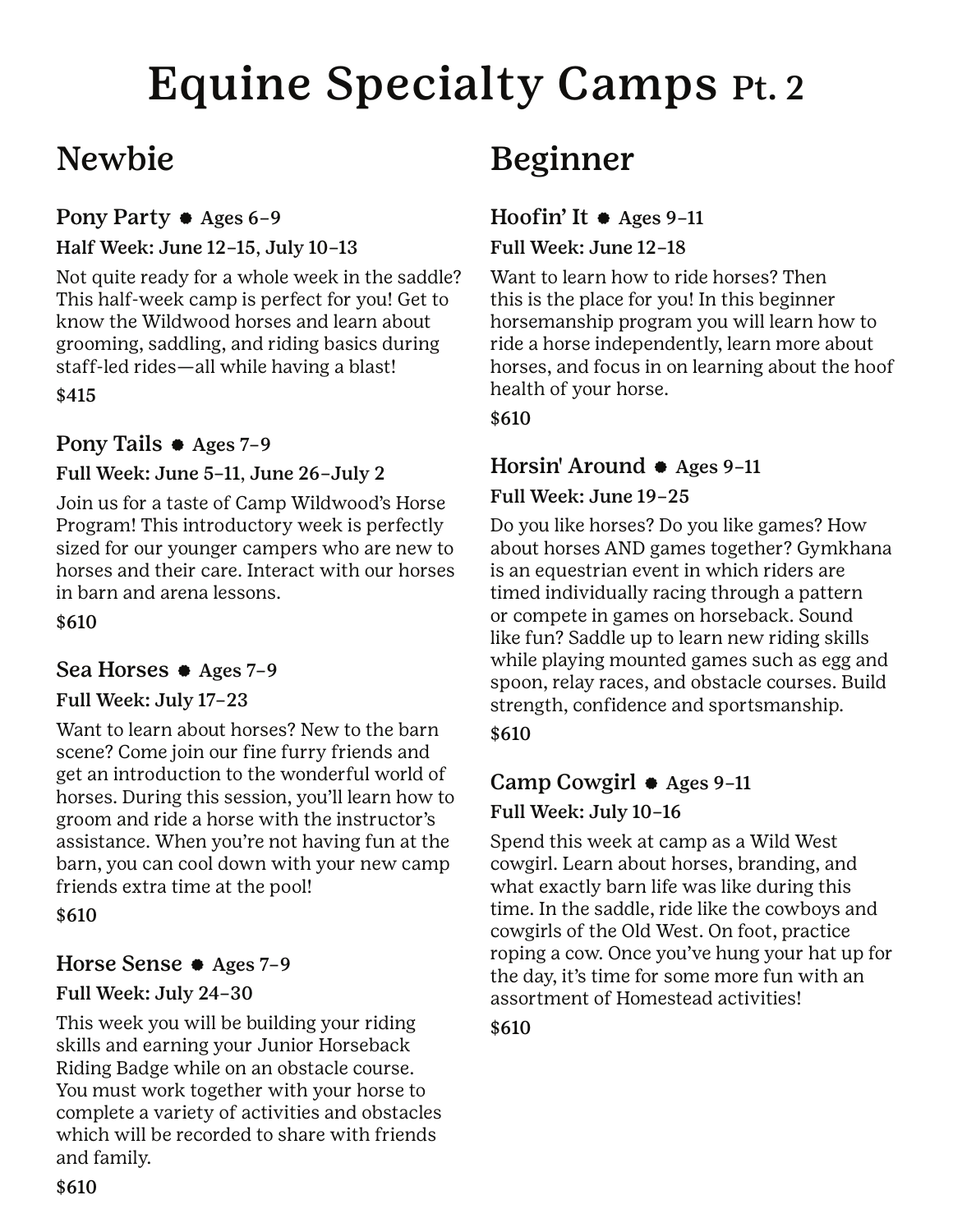# Equine Specialty Camps Pt. 3

#### Take the Reins  $\bullet$  Ages 9-11

#### Full Week: July 24–30

English riding: Learn how to groom, saddle, ride, and steer your horse. Learn about the fun competitions and disciplines like jumping over fences and fallen logs. Work toward building your riding skills to play fun arena games. Campers WILL NOT be jumping in this session, just learning about the types of English riding competitions/events

\$610

#### Saddle Switch-Up  $\bullet$  Ages 11-14

#### Full Week: June 19–25

"Western and English Riding" Interested to find out what saddle might suit you best? Experience a week of riding in which half your time is spent in a Western saddle while the other half is spent in an English one. Discover all the differences and uses of English tack versus Western, and some of the riding disciplines you might do in each saddle.

\$610

#### Bits & Bows  $\bullet$  Ages 11-14

#### Full Week: July 17–23

Come spend some time in the barn with your favorite horses. Ride in the arena learning skills and safety. Maybe venture out on the trails one day as well! When you're not in the barn, head to the archery range to perfect your shot.

\$610

## Rookie

Trail Mix Cadettes  $\bullet$  Ages 11-14 Full Week: June 5–11

### Seniors/Ambassadors  $\bullet$  Ages 14-17

Full Week: June 26–July 2

Enjoy riding in the arena AND riding on the trail? This camp makes equal time for both. Spend the first two days demonstrating your ability to guide and control your horse in the arena, and then spend your last few days hitting the trails to become more confident in the saddle. When the boots are off, take to the trails on foot, to learn about trail markings and map reading. Campers must demonstrate the ability to steer, stop, and control their horse calmly in the area before any trail riding.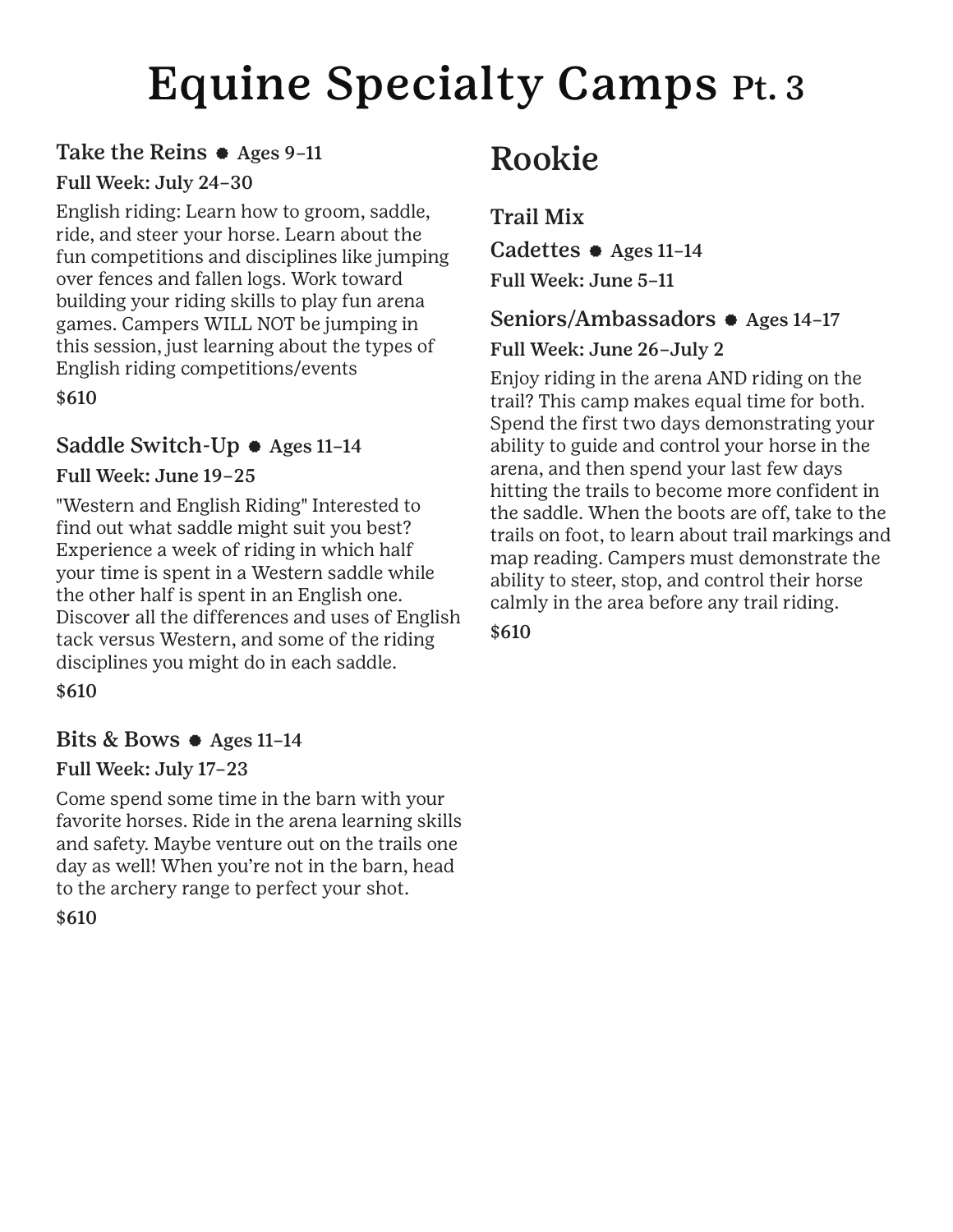# Become a Counselor-in-Training!

### CIT I  $\bullet$  Ages 14-17

Camp Wildwood: June 5–18, June 19–July 2

#### Camp Wai Lani: June 12–25, July 10–23

Are you ready to start your Counselor-in-Training (CIT) journey? Discover your leadership skills and talents while you learn about enriching the lives of children in the camp setting. You'll get a look into what the job of a camp counselor is all about, explore the steps in developing and delivering programs at camp, and see how summer camp operates. Gain practical experience and learn how to work with younger campers and facilitate activities that provide fun with a purpose.

This 2-week overnight camp session is the first step towards earning your CIT I Award and becoming a camp counselor at our summer camp programs.

Staff are not at camp on weekends, so campers must return home Saturday and return Sunday for the remainder of their camp session.

\$400

#### CIT II  $\bullet$  Ages 14-17

Camp Wildwood: June 12–18, June 26–July 2, July 10–16, July 17–23, July 24–30

#### Camp Wai Lani: June 5–11, June 19–25, June 26–July 2, July 17–23, July 24–30

Advance your leadership style and discover the rewards of being a camp counselor. Time will be split between camp program planning, camper interaction, problem solving, strengthening interpersonal skills, and having fun by participating in activities! Successful completion of CIT I Camp and CIT I Award are prerequisites for the CIT II program.

This camp session is the first step towards earning your CIT II Award and the next step in becoming a camp counselor. Campers may register for multiple and/or consecutive weeks, but must return home over the weekend.

\$150

## Camp Ambassador

Camp Ambassadors focus on a specific program area of interest, have an active role in the units, and learn how camp is run. Successful completion of CIT I and CIT II Camp and earning both the CIT I and CIT II Awards are prerequisites for the Camp Ambassador program.

Admission to this 4-week overnight camp session is based on applying and interviewing with our camp directors. Camp Ambassadors must return home over the weekends.

#### Free, visit **gswcf.org/SummerCamp** to complete the required application.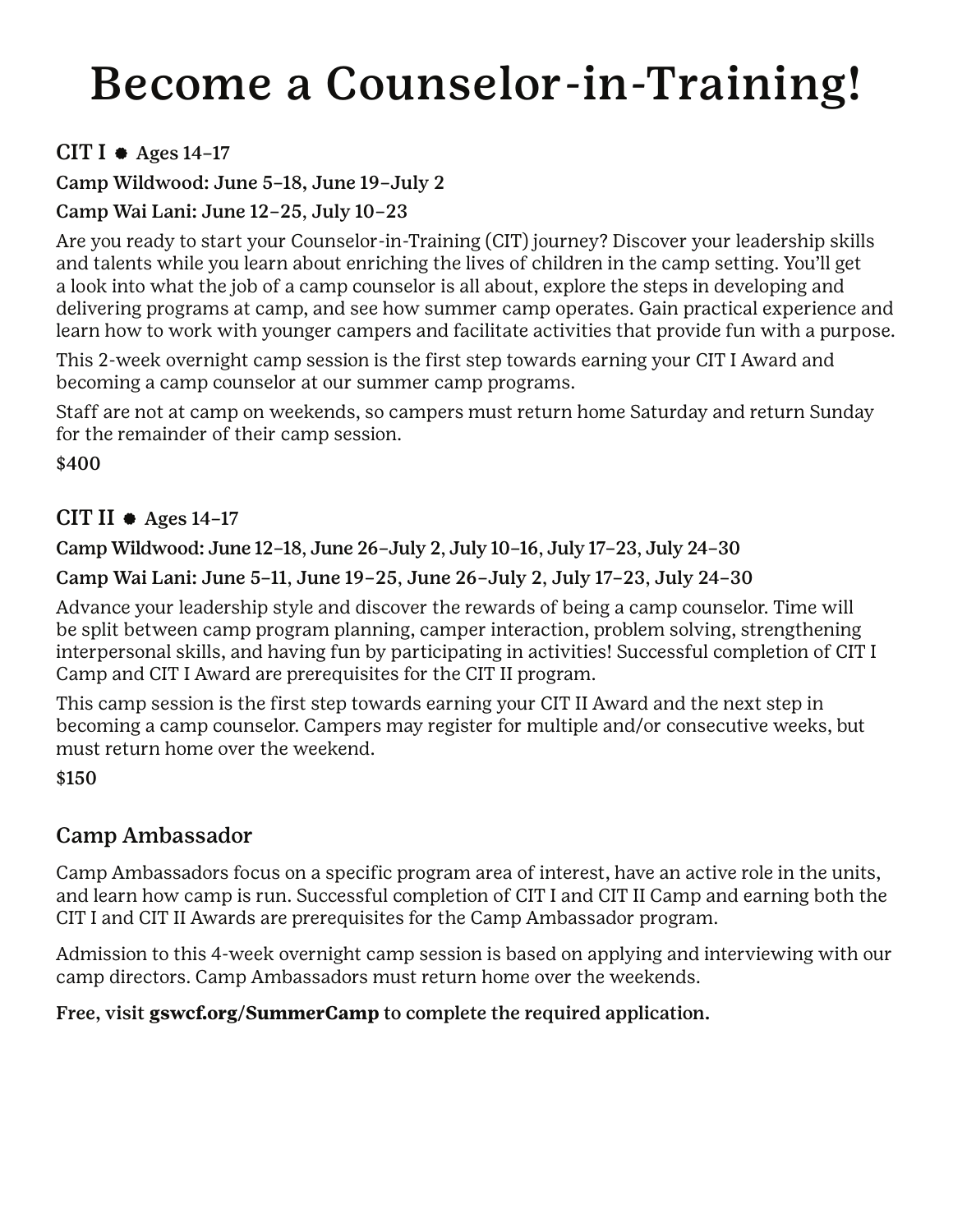# Family Camp

Come relax, unwind, and connect as a family at camp. Take part in camp activities led by staff including archery, nature hikes, cooking classes, and swim time at the pool. In addition to group family activities you can also take advantage of a special child-only\* and adult-only activity session. Everybody will also get to tie-dye their own camp t-shirt!

This 3-day, 2-night camp includes all meals, snacks, and activities. Be sure to bring money with you if you would like to go shopping at the trading post!

All ages are welcome. Girl Scout Membership is required for all adults and campers in grades K-12. Siblings are welcome and do not require membership.

\$125 per person

#### Camp Wildwood  $\bullet$  July 3-5

Cabins vary in size and configuration from dormitory style, to screened cabin with natural ventilation.

Families attending without Male family members will be given the option to share a dormitory unit or large cabin with another family for a discounted rate.

Families will also be given the option to stay in a non-air conditioned unit for a discounted rate.

## Camp Wai Lani  $\bullet$  July 7-9

All cabins are air conditioned.

Families with attending with Male family members will be placed in cabins by themselves.

Families attending without Male family members will be given the option to share a cabin with another family for a discounted rate.

We can accommodate family group sizes up to 16 in a cabin.

*\*Child-only activities are limited to children in grades K-12. Children Pre-K and younger must stay with their adult guardian(s) at all times during family camp*